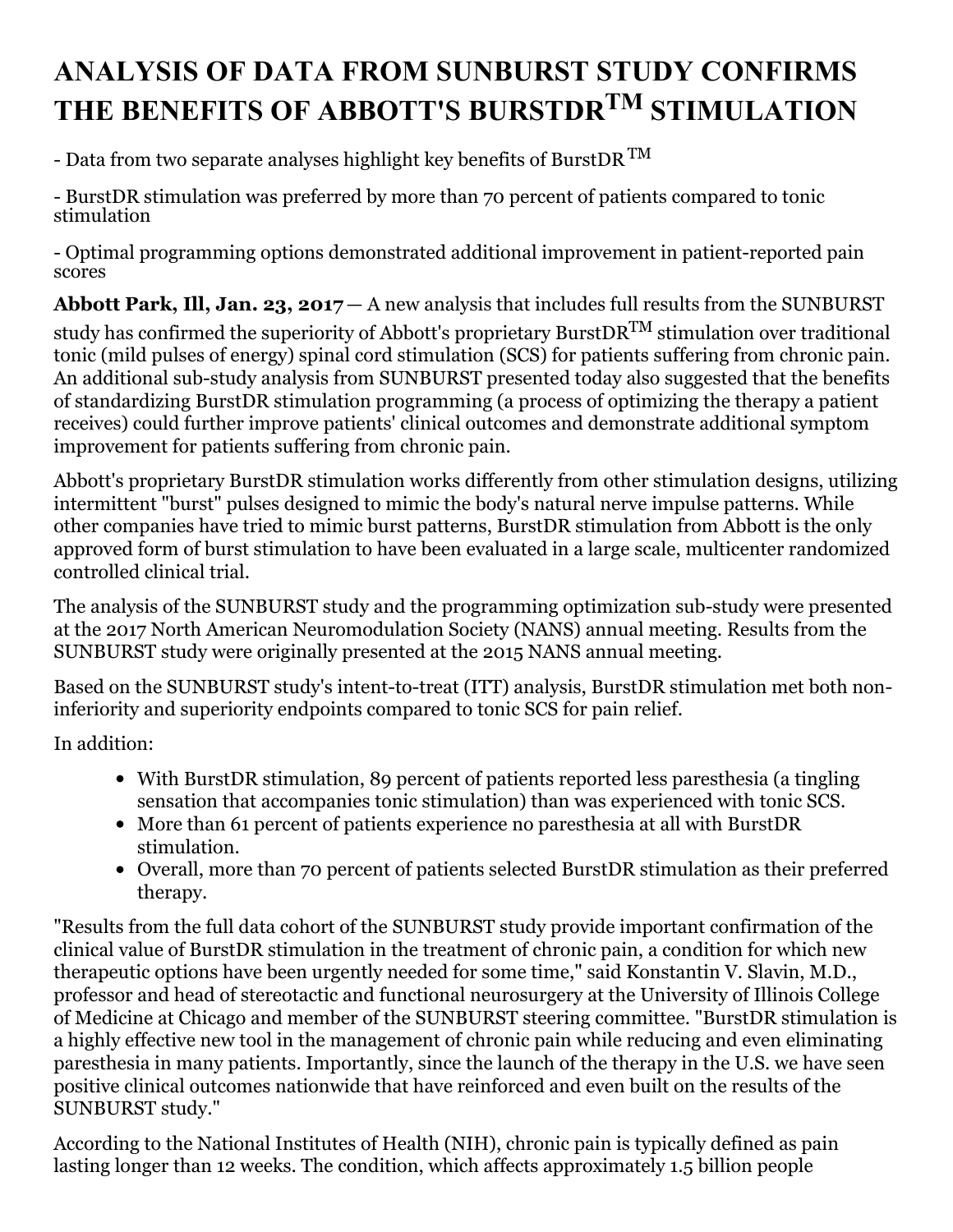worldwide, can take a physical and emotional toll on patients, many of whom try many different types of treatment options on their path to finding pain relief.

## **Optimizing Programming to Improve Clinical Outcomes**

In a second presentation today, building on the full analysis of the SUNBURST study, Steven Falowski, M.D., a neurosurgeon at St. Luke's University Health Network in Easton, Pa., reported on a SUNBURST sub-study examining programming optimization for BurstDR stimulation. The substudy suggested that optimized BurstDR stimulation programming can offer patients even better pain relief while further reducing paresthesia.

When patients receive a new spinal cord stimulator implant, devices are programmed to deliver therapy based on a patient's condition, anatomy and stimulation needs. During programming, patients work with their physician to ensure the device delivers optimal therapy. By optimizing BurstDR programming, overall patient outcomes can be improved.

Of 32 patients in this sub-study:

- A total of 59 percent of patients achieved approximately 60 percent reduction in the Visual Analog Scale (VAS) scoring, a measurement of pain intensity from their preimplant baseline.
- Researchers also reported that 91 percent of these sub-study patients were paresthesia free with the standardized BurstDR therapy.

"The clinical experience with BurstDR stimulation in Europe made it clear that we could further improve patient outcomes with the therapy by optimizing programming to generate strong pain relief while reducing or eliminating paresthesia," said Allen Burton, M.D., medical director of neuromodulation at Abbott. "This sub-study shows that we can continue to maximize patient benefits with BurstDR stimulation and build upon the superior pain relief delivered by the therapy over traditional tonic spinal cord stimulation therapy."

#### About the SUNBURST Study

The SUNBURST study was a U.S. investigational device exemption (IDE) trial designed to support U.S. approval of BurstDR stimulation. The study enrolled 100 patients from 20 centers across the U.S., and found BurstDR stimulation provided superior pain relief for patients over traditional tonic SCS. The study also found patients preferred BurstDR stimulation to traditional tonic SCS.

### **About Abbott's Chronic Pain Portfolio:**

Chronic pain affects approximately 1.5 billion people worldwide, more than heart disease, cancer and diabetes combined. The condition can negatively impact personal relationships, work productivity and a patient's daily routine. Abbott is a global leader in the development of chronic pain therapy solutions and the only medical device manufacturer in the world to offer radiofrequency ablation (RFA) and spinal cord stimulation (SCS) therapy solutions including BurstDR stimulation and stimulation of the dorsal root ganglion (DRG) for the treatment of chronic pain.

#### **About Abbott:**

At Abbott, we're committed to helping people live their best possible life through the power of health. For more than 125 years, we've brought new products and technologies to the world -- in nutrition, diagnostics, medical devices and branded generic pharmaceuticals -- that create more possibilities for more people at all stages of life. Today, 74,000 of us are working to help people live not just longer, but better, in the more than 150 countries we serve.

Connect with us at [www.abbott.com](http://www.abbott.com/), on Facebook at [www.facebook.com/Abbott](http://www.facebook.com/Abbott) and on Twitter